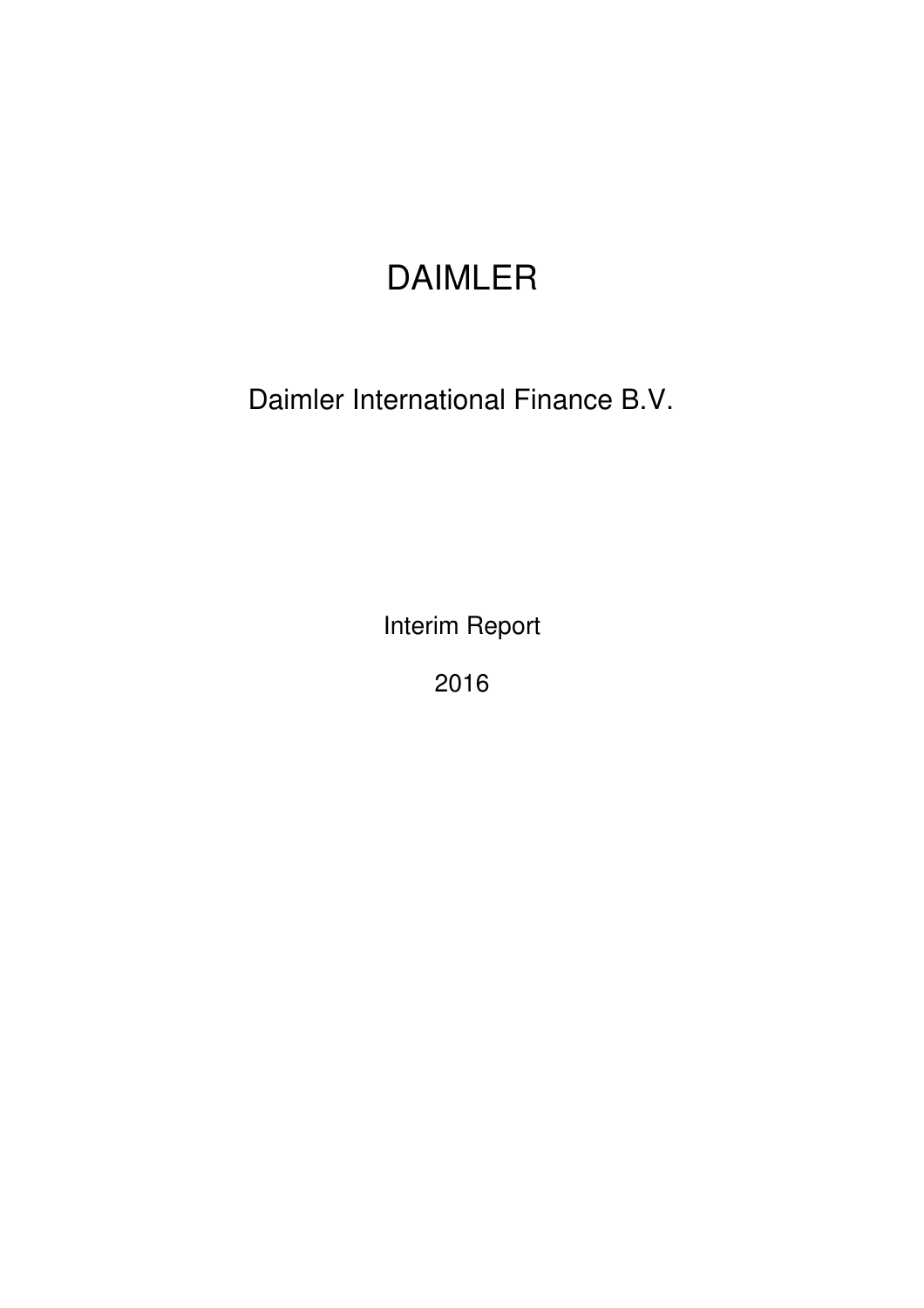# **Contents**

| Page:          | Directors' report                                                          |
|----------------|----------------------------------------------------------------------------|
| $\overline{c}$ | <b>Supervisory Board</b><br>Board of Management<br>Registered office       |
| 3              | Report of the Board of Management                                          |
| 6              | <b>Responsibility Statement</b>                                            |
|                | <b>Financial statements</b>                                                |
| $\overline{7}$ | Balance sheet as at June 30, 2016 - unaudited-                             |
| 9              | Profit and loss account for the period ended<br>June 30, 2016 - unaudited- |
| 10             | Cash flow statement - unaudited-                                           |
| 10             | Statement of comprehensive income -unaudited-                              |
| 17             | Notes to the financial statements accounts June 30, 2016                   |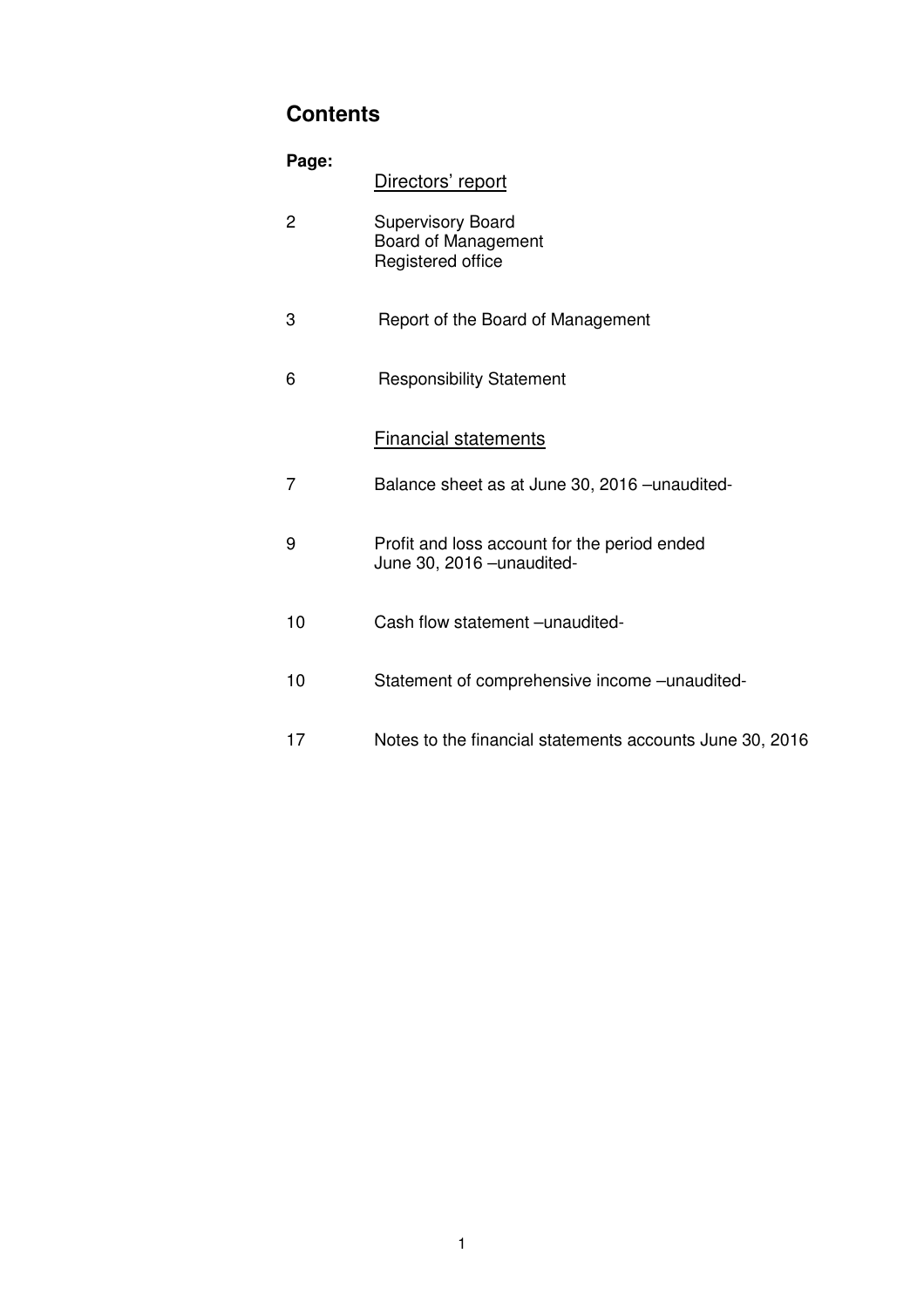# **Supervisory Board**

• U. Tüchter Chairman

- Dr. B. Niess
- K. Schäfer
- P. Zirwes

# **Board of Management**

• P. Derks Chairman

- A. Lerch
- Mr. M. van Pelt

# **Registered office**

Van Deventerlaan 50 NL – 3528 AE Utrecht Telephone: +31 30 6059316 Telefax: +31 30 6054287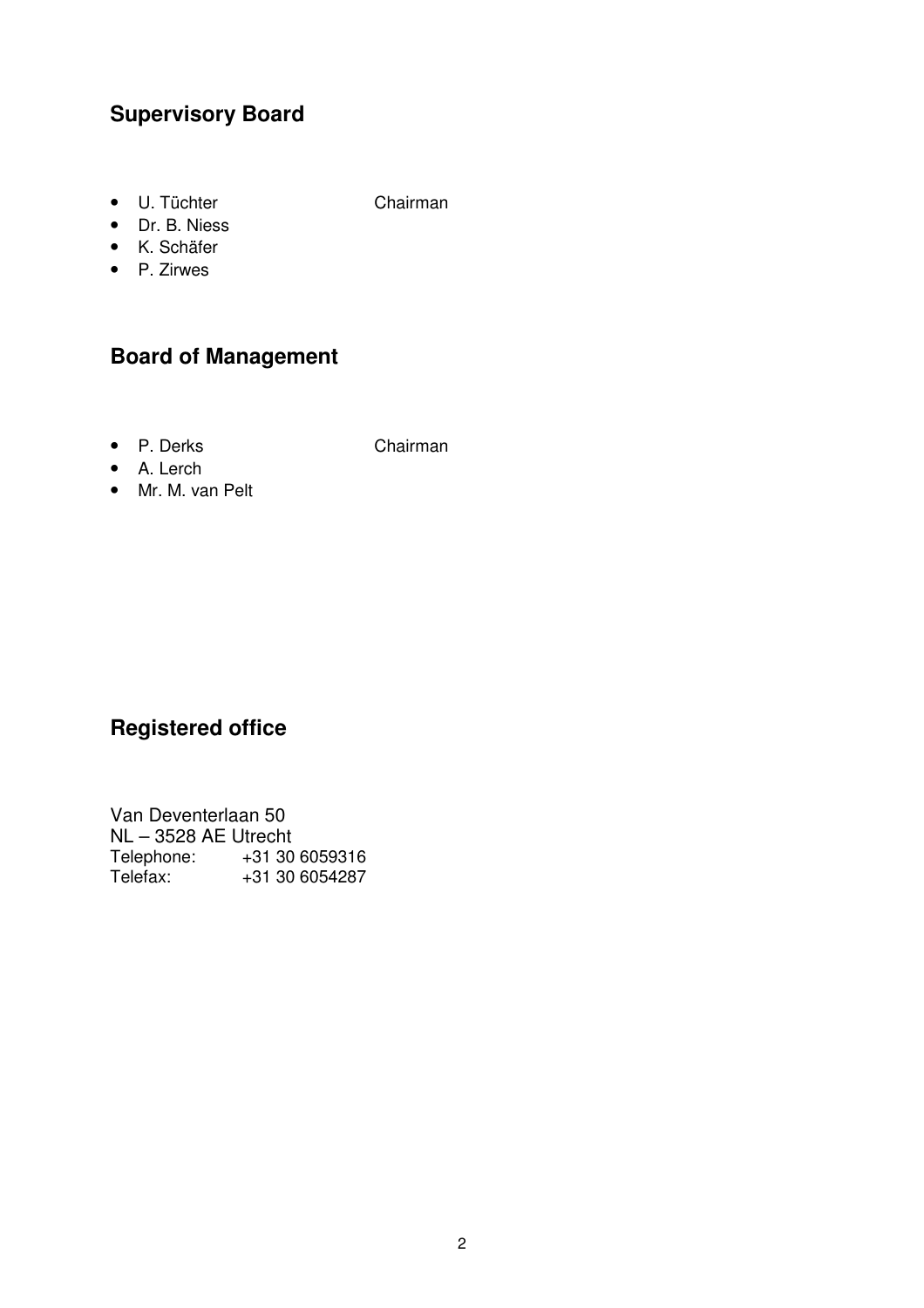# **Report of the Board of Management**

# **General**

Daimler International Finance B.V. (or "the Company") was established on 4 April 1986 as a private limited company (B.V.). As at June 30, 2016 the authorized capital of the Company was € 2,500,000 divided into 5,000 ordinary shares of € 500 nominal value, of which 1,000 shares have been issued and fully paid. Each share carries one vote at general meetings of shareholders. The shares are 100% owned by Daimler AG in Stuttgart, Germany. The Company's purpose is to finance part of the activities of the Daimler Group. The needed funding is managed by borrowing from Group companies and the capital markets by issuing bonds, notes and commercial paper.

The Euro Medium Term Note Program (EMTN) issues and the European Commercial Paper Program (CP) issues of Daimler International Finance B.V. are both irrevocably guaranteed by Daimler AG. The bonds have long-term ratings of A3 (positive) from Moody's Investors Service, A- (stable) from Standard & Poor's Ratings Group and A- (stable) from Fitch Ratings as at June 30, 2016. These ratings rely on the performance of the Daimler Group. The bonds issued by Daimler International Finance B.V. are listed on the Luxembourg Stock Exchange. One CHF bond issued in 2011 is listed on the SIX Swiss Exchange.

The funding obtained by the Company has been made available to companies within the Daimler Group and to minority shareholdings of Daimler AG by way of intercompany loans, with a focus on European financial services companies and Daimler treasury centres.

# **Development 1st half of 2016**

In the first half of 2016, Daimler International Finance B.V. repaid one bond issued under the Daimler EMTN Program in the total amount of  $\epsilon$  130 million.

Daimler International Finance B.V. issued CPs for a total amount of  $\epsilon$  100 million under the Daimler European Commercial Paper Program with tenors between 1 and 12 months. At June 30, 2016, the CP outstanding amounts to  $\epsilon$  180 million. The proceeds of the CP were allocated as intercompany loans to Daimler Group companies.

In 2016 the total loans to affiliated companies of the Company decreased by € 212 million to a level of € 1,833 million as per June 30, 2016. All new funding of the financial assets was realized through the issuance of CPs under the European CP Programs and through groupinternal loans.

The interest margin developed positively to  $\epsilon$  2.570 million compared to  $\epsilon$  1.217 million in the first half of 2015. On the other hand the financial result of the year was negatively affected by the valuation impact of derivatives which turned out to be ineffective. The net profit after taxation amounts to a negative amount of  $\epsilon$  2.9 million compared to a positive financial result of  $\epsilon$  0.4 million in the first half of 2015.

Since all the EMTN / CP issued are guaranteed by Daimler AG the general risk profile of the Company and its solvency heavily depend on the solvency of the Daimler Group as a whole.

The number of employees at June 30, 2016 was 5 (2015: 5).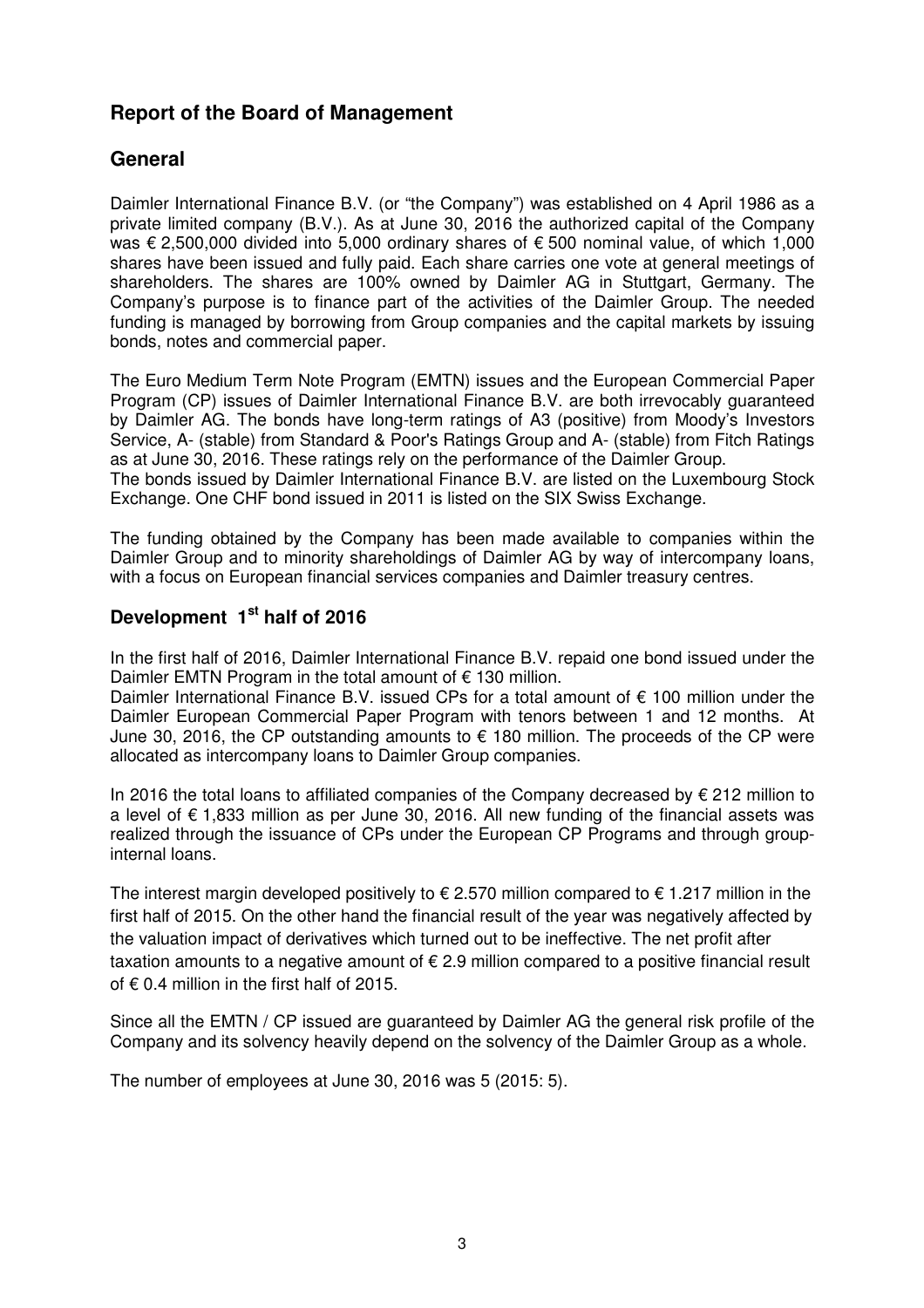### **Risk Management**

The Board of Management is responsible for the internal control and the management of risks within the Company and for the assessment of the effectiveness of the control systems. These controls were set up in cooperation with Daimler Group to identify and manage foreign exchange, interest, liquidity and credit risks.

In the Company's business, the creation and management of a loan involves the assumption of a number of risks: credit risk, market interest rate risk, foreign exchange risk, market risk and other operational risks. The funds obtained with the issuance of EMTN notes and CP are in general lent onward at similar conditions to affiliated companies.

It is the Company's general policy to hedge the foreign exchange risk with foreign exchange swaps and interest rate swaps to match the funding requirements in terms of maturities and interest rates.

Liquidity risk comprises the risk, that a company cannot meet its financial obligations in full. Daimler International Finance B.V. manages its liquidity by holding adequate volume of cash and by applying as far as possible the matched funding principle. In accordance with internal guidelines, this principle ensures that financial obligations generally have the same maturity profile as the financial assets and receivables and thus reduces the Company's liquidity risks.

The Company solely provides loans within the Daimler Group. Therefore the Company's exposure to credit risk is influenced mainly by the characteristics of Daimler Group related default risk. In cooperation with Daimler AG headquarters, assessments of credit risks are made and credit limits are set, which are periodically reviewed. In respect of cash at banks and financial derivatives, these are only deposited and / or entered into in compliance with the Daimler Global Counterparty Limits as provided by Daimler AG.

### **Outlook**

In 2016 the net interest income on operating activities is expected to develop in line with the balance sheet development during the course of the year. Furthermore, volatility in the fair market values of derivative instruments may have impact to the profit before taxation of the Company in case of ineffectiveness of underlying derivatives.

The financing activities will develop in line with the strategy of Daimler AG. For the year 2016 management expects a higher level of outstanding EMTN notes which will impact the financing activities to group companies. The Company is expected to continue its current core activities and will actively support all major changes in the treasury operations deemed necessary to ensure even further the efficiency and effectiveness of financing the capital needs of the Daimler Group.

The board of directors consider that the current level of employees will remain unchanged in the near future.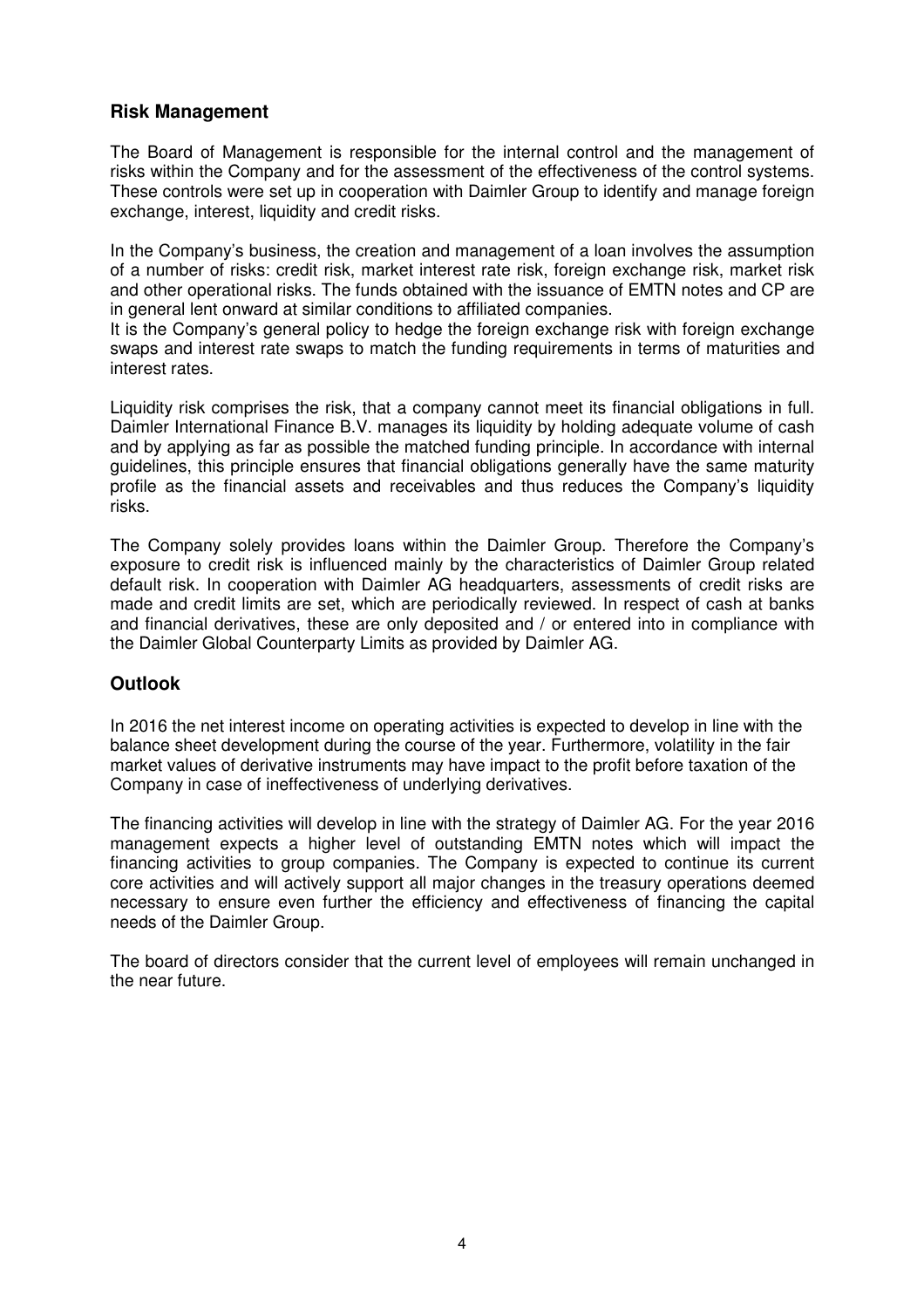#### **Events after the closing date**

Since the reporting date of June 30, 2016, Daimler AG decided to increase the equity of Daimler International Finance B.V. by € 500 million. Purpose of the increase is to strengthen Daimler International Finance B.V. in its role as a strategic financing hub for the Daimler Group. At the end of July the Company received  $\epsilon$  500 million as a share premium reserve.

According to new regulations of the Dutch Civil Law (Wet Toezicht Bestuur the Companies´ Board of Management and Supervisory Board are unbalanced since less than 30% of the members is female. The Board members have been appointed based on qualifications and availability, irrespective of gender. In order to create more balance the Boards will take these regulations into account to the extent possible in future appointments of Board members.

Utrecht, August 22, 2016

Daimler International Finance B.V. The Board of Management

Mr. M. van Pelt **P. Derks** P. Derks A. Lerch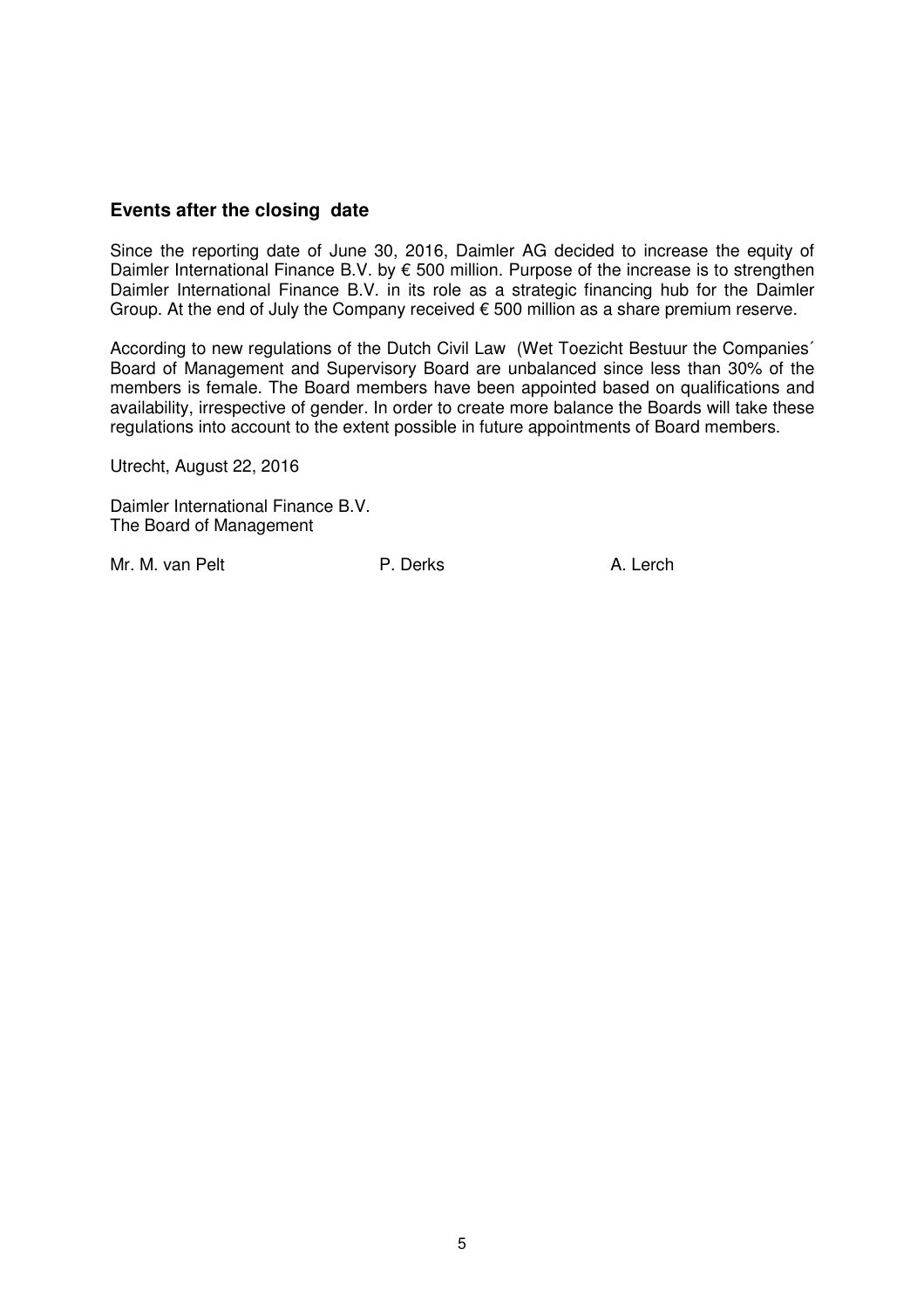#### **Responsibility Statement by Management**

To the best of our knowledge, and in accordance with the applicable reporting principles for annual financial reporting, the Interim **Report 2016** gives a true and fair view of the assets, liabilities, financial position and profit or loss of Daimler International Finance B.V. The Report of the Board of Management includes a fair review of the development and performance of the business and the position of Daimler International Finance B.V., together with a description of the principal opportunities and risks associated with the expected development of Daimler International Finance B.V.

Utrecht, August 22, 2016

Daimler International Finance B.V. The Board of Management

Mr M. van Pelt **P. Derks** P. Derks A. Lerch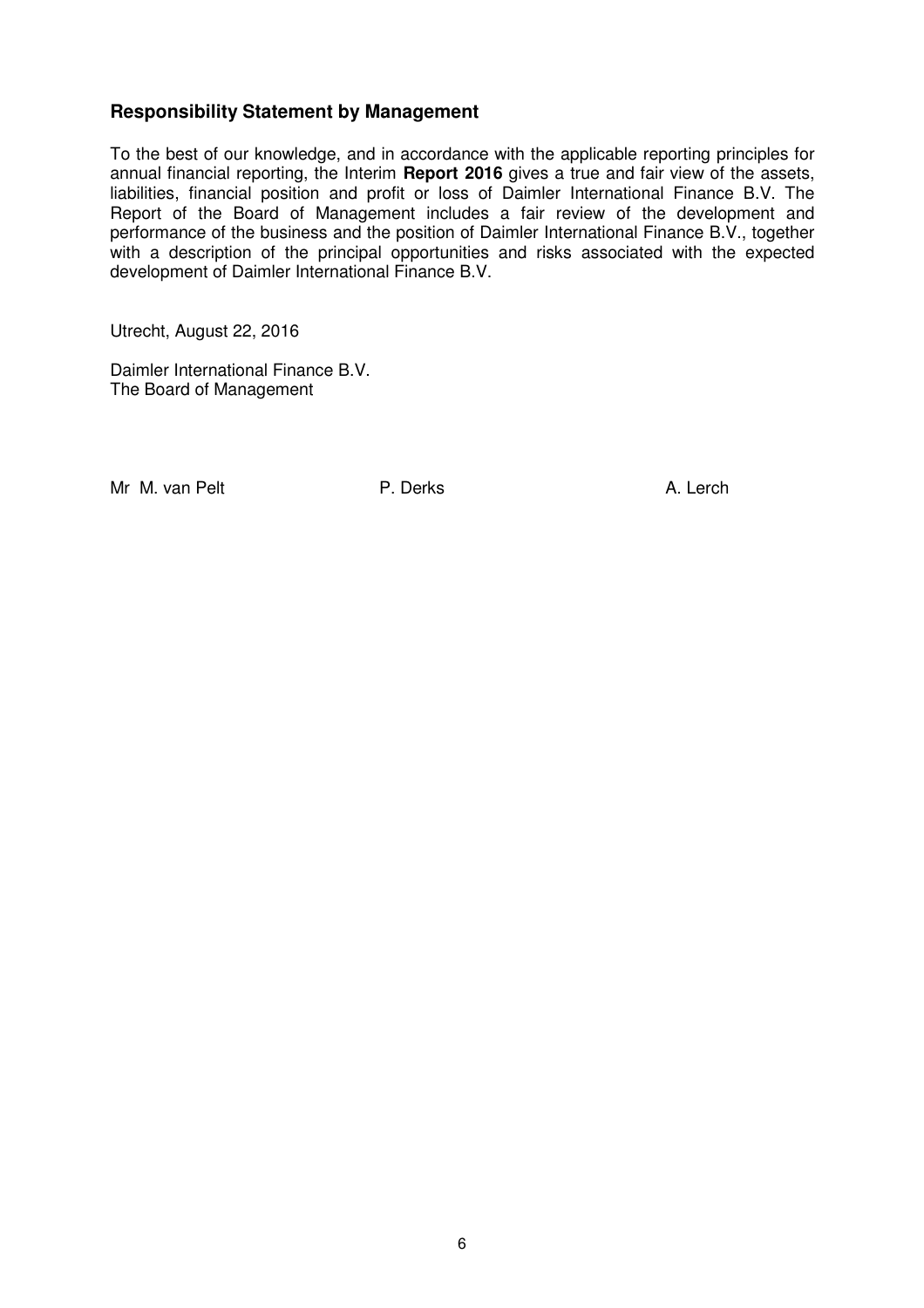# **Daimler International Finance B.V. Balance sheet as at June 30, 2016 (before profit appropriation x €1,000)**

-unaudited-

|                                                                                              | <b>Note</b>    | 30-06-2016          |           | 31-12-2015          |           |
|----------------------------------------------------------------------------------------------|----------------|---------------------|-----------|---------------------|-----------|
| <b>ASSETS</b>                                                                                |                |                     |           |                     |           |
| <b>FIXED ASSETS</b>                                                                          |                |                     |           |                     |           |
| $\Diamond$ Tangible fixed assets                                                             |                |                     | 21        |                     | 21        |
| $\Diamond$ Deferred tax assets                                                               | 7              |                     | 1,739     |                     | 617       |
| $\Diamond$ Financial fixed assets<br>Loans to affiliated companies<br>Other financial assets | $\overline{2}$ | 1,179,788<br>15,607 |           | 1,176,039<br>15,642 |           |
|                                                                                              |                |                     | 1,195,395 |                     | 1,191,681 |
| <b>CURRENT ASSETS</b>                                                                        |                |                     |           |                     |           |
| $\Diamond$ Receivables:<br>Loans to affiliated companies                                     |                | 653,449             |           | 869,537             |           |
| Interest receivables<br>affiliated companies                                                 | 3              | 10,442              |           | 27,645              |           |
| Taxation                                                                                     | 4              | 184                 |           |                     |           |
|                                                                                              |                |                     | 664,075   |                     | 897,182   |
| $\Diamond$ Cash and cash equivalents                                                         | 5              |                     | 13,934    |                     | 8,644     |
|                                                                                              |                |                     | 1,875,164 |                     | 2,098,145 |
|                                                                                              |                |                     |           |                     |           |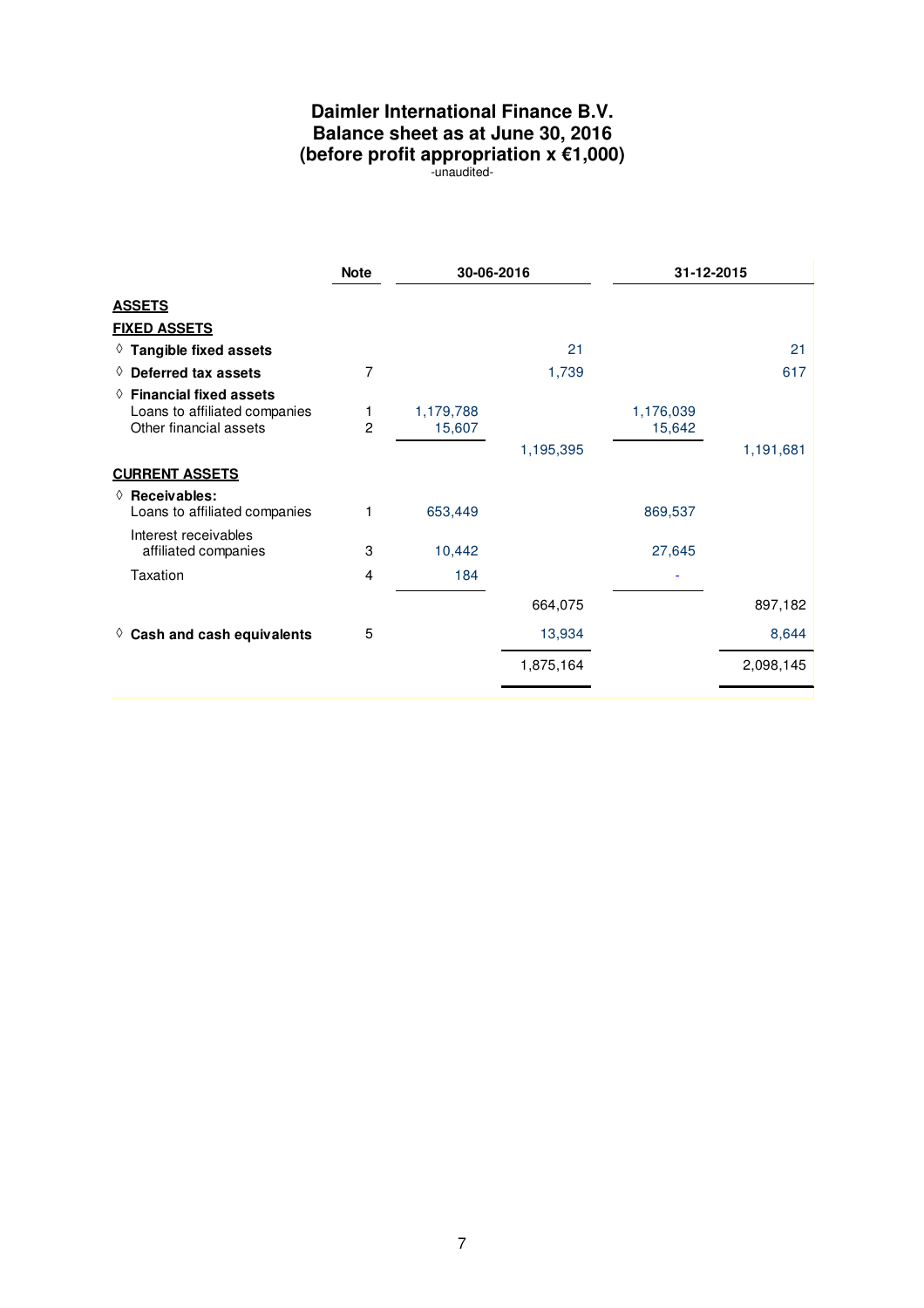#### **Daimler International Finance B.V. Balance sheet as at June 30, 2016 (before profit appropriation x €1,000) -unaudited-**

|                                                                                         | <b>Note</b>              | 30-06-2016                        |           | 31-12-2015                         |           |
|-----------------------------------------------------------------------------------------|--------------------------|-----------------------------------|-----------|------------------------------------|-----------|
| <b>LIABILITIES</b>                                                                      |                          |                                   |           |                                    |           |
| ♦ Shareholders' equity                                                                  | 6                        |                                   |           |                                    |           |
| <b>Issued capital</b><br>Other reserves<br>Cash flow hedge reserve<br>Retained earnings |                          | 500<br>27,002<br>1,812<br>(2,869) |           | 500<br>28,124<br>1,081<br>(1, 122) |           |
|                                                                                         |                          |                                   | 26,445    |                                    | 28,583    |
| $\Diamond$ Deferred tax liabilities                                                     | $\overline{7}$           |                                   |           |                                    |           |
| $\Diamond$ Long-term liabilities                                                        |                          |                                   |           |                                    |           |
| <b>EMTN</b> issues<br>Loans from affiliated companies<br>Other financial liabilities    | 8<br>8<br>$\overline{c}$ | 891,603<br>200,000<br>88,143      |           | 956,860<br>182,000<br>86,752       |           |
| $\diamond$ Short-term liabilities                                                       |                          |                                   | 1,179,746 |                                    | 1,225,612 |
| <b>EMTN</b> issues                                                                      | 8                        | 137,993                           |           | 242,536                            |           |
| CP issues                                                                               | 8                        | 179,927                           |           | 181,905                            |           |
| Loans from affiliated companies                                                         | 8                        | 341,000                           |           | 392,000                            |           |
| Other liabilities to affiliated companies                                               | 9                        | 5,675                             |           | 5,842                              |           |
| Taxation and social security<br>premiums                                                | 10                       | 20                                |           | 265                                |           |
| Other liabilities and accruals                                                          | 11                       | 4,358                             |           | 21,402                             |           |
|                                                                                         |                          |                                   | 668,973   |                                    | 843,950   |
|                                                                                         |                          |                                   | 1,875,164 |                                    | 2,098,145 |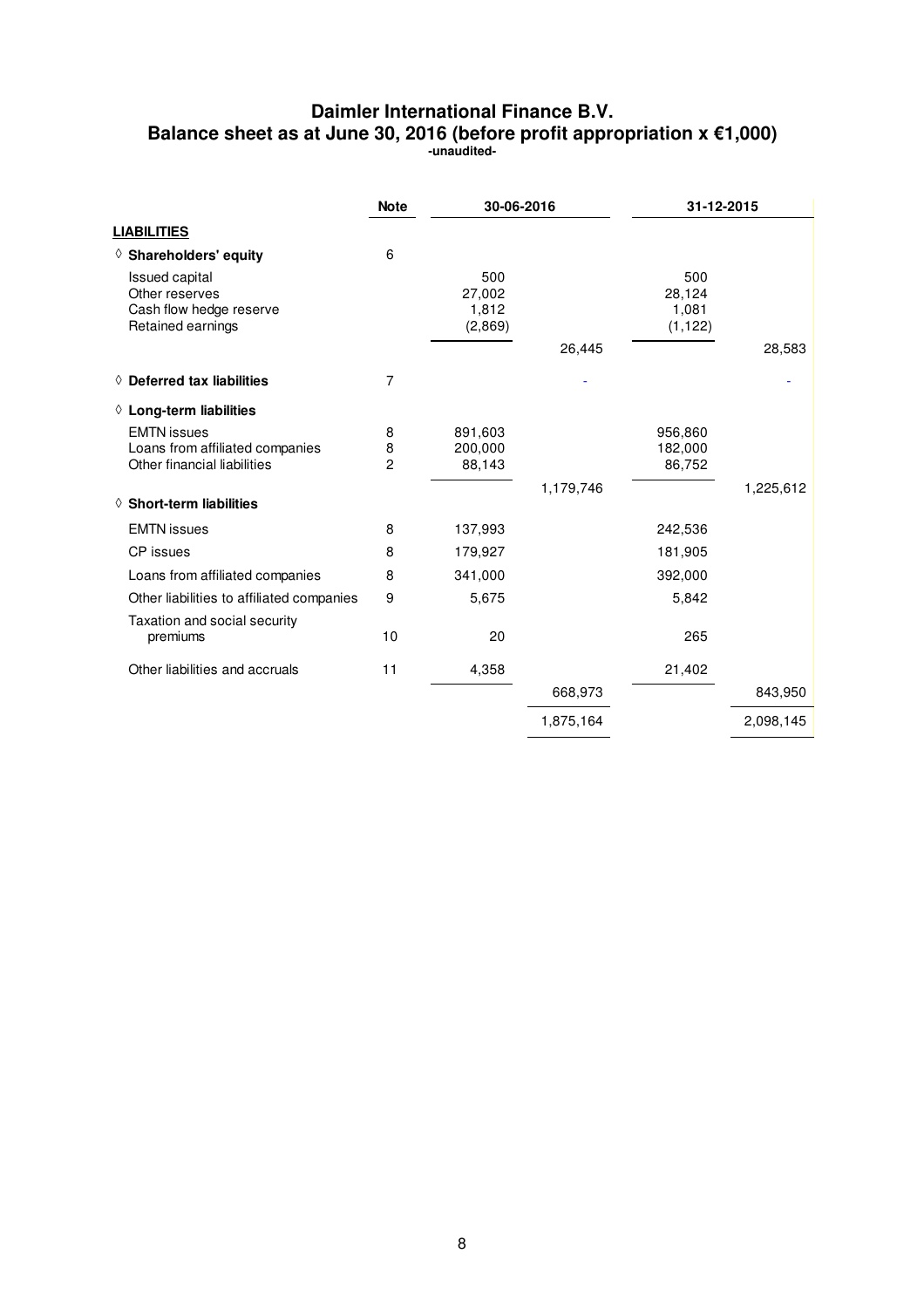### **Daimler International Finance B.V. Profit and loss account for the half-year ended June 30, 2016 (x €1,000)**

-unaudited-

|                                                                                            | <b>Note</b> | 30-06-2016             |          | 30-06-2015                |          |
|--------------------------------------------------------------------------------------------|-------------|------------------------|----------|---------------------------|----------|
| $\Diamond$ Interest income                                                                 | 13          | 31,523                 |          | 68,266                    |          |
| $\Diamond$ Interest expenses                                                               |             | (28, 953)              |          | (67, 049)                 |          |
| Interest margin                                                                            |             |                        | 2,570    |                           | 1,217    |
| $\Diamond$ Result financial transactions                                                   | 14          |                        | (5, 354) |                           | 1,575    |
| $\Diamond$ External costs and other<br>Operating costs<br>Commissions in relation to       |             | (124)                  |          | (169)                     |          |
| <b>EMTN</b> issues<br>Wages and salaries<br>Social security charges<br>Pension charges and | 15          | (729)<br>(147)<br>(17) |          | (1, 917)<br>(114)<br>(15) |          |
| early retirement costs                                                                     |             | (24)                   |          | (23)                      |          |
|                                                                                            |             |                        | (1,041)  |                           | (2, 238) |
| PROFIT BEFORE TAX                                                                          |             |                        | (3,825)  |                           | 554      |
| $\Diamond$ Taxation                                                                        | 16          |                        | 956      |                           | (130)    |
| <b>NET PROFIT (LOSS)</b>                                                                   |             |                        | (2,869)  |                           | 424      |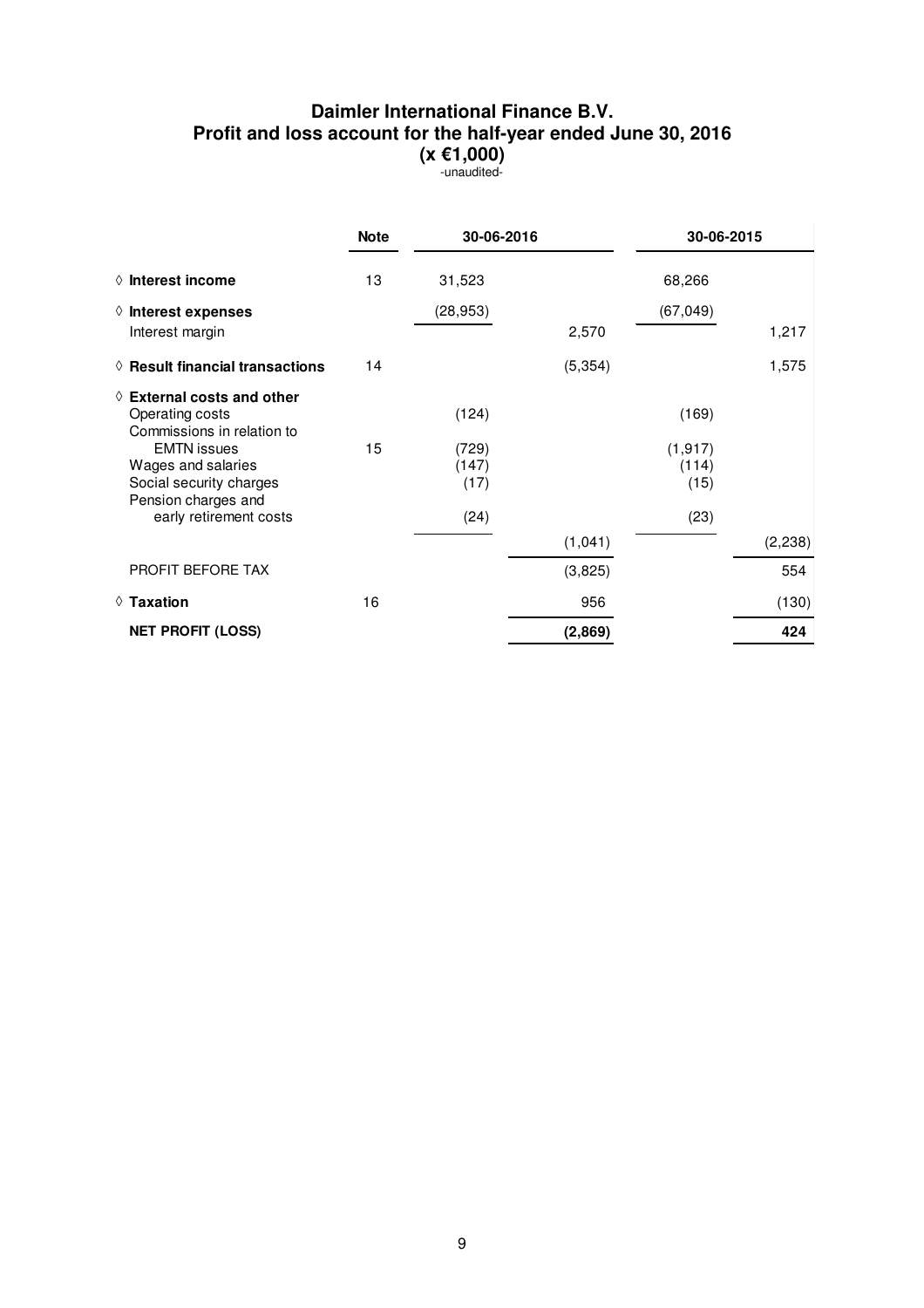# **Cash Flow statement (x €1,000) –unaudited-**

|                                                          | 30-06-2016  | 30-06-2015  |
|----------------------------------------------------------|-------------|-------------|
| <b>Profit after tax</b>                                  | (2,869)     | 424         |
| Adjustments for:                                         |             |             |
| Interest income                                          | (31, 523)   | (68, 266)   |
| Interest expenses                                        | 28,953      | 67,049      |
| Income tax expense                                       | (956)       | 130         |
| Result financial transactions                            | 5,354       | (1, 575)    |
| Changes in:                                              |             |             |
| Change in provisions                                     |             |             |
| Change in tax receivables                                | (594)       | 8           |
| Other liabilities (excluding interest on debts)          | 15          | (64)        |
| Cash flow from operating activities:                     |             |             |
| Interest received                                        | 49,751      | 72,290      |
| Interest paid                                            | (47, 726)   | (68, 935)   |
| Additions to loans to affiliated companies               | (1,525,000) | (6,580,554) |
| Repayments of loans to affiliated companies              | 1,718,088   | 8,649,382   |
| Derivative assets and liabilities                        | 485         | (8, 440)    |
| Tax paid                                                 | (600)       | (470)       |
| Net cash from operating activities                       | 193,378     | 2,060,979   |
| Cash flow from investing activities                      |             |             |
| Cash flow from financing activities:                     |             |             |
| Proceeds from additional EMTN and CP issues              | 100,000     | 1,256,000   |
| Repayments of EMTN and CP                                | (255,088)   | (2,564,702) |
| Additional short term loans received from aff. companies | 1,310,000   | 4,477,873   |
| Additional long term loans received from aff. companies  | 40,000      | 320,000     |
| Repayments of loans from affiliated companies            | (1,383,000) | (5,544,788) |
| Net cash from financing activities                       | (188,088)   | (2,055,617) |
| Net de / increase in cash and cash equivalents           | 5,290       | 5,362       |
| Cash at beginning of period                              | 8,644       | 5,805       |
| Cash at end of period                                    | 13,934      | 11,167      |
| Net de / increase in cash and cash equivalents           | 5,290       | 5,362       |

# **Statement of comprehensive income (x €1,000) –unaudited-**

|                                                                                       | 30-06-2016 | 30-06-2015 |
|---------------------------------------------------------------------------------------|------------|------------|
| Net result after tax attributable to the company                                      | (2,869)    | 424        |
| Unrealized revaluation of cash flow hedges charged<br>directly to shareholders equity | 731        | 2,891      |
| Total of items recognised directly in<br>shareholders' equity of the company          | 731        | 2,891      |
| Total result of the legal entity                                                      | (2, 138)   | 3,315      |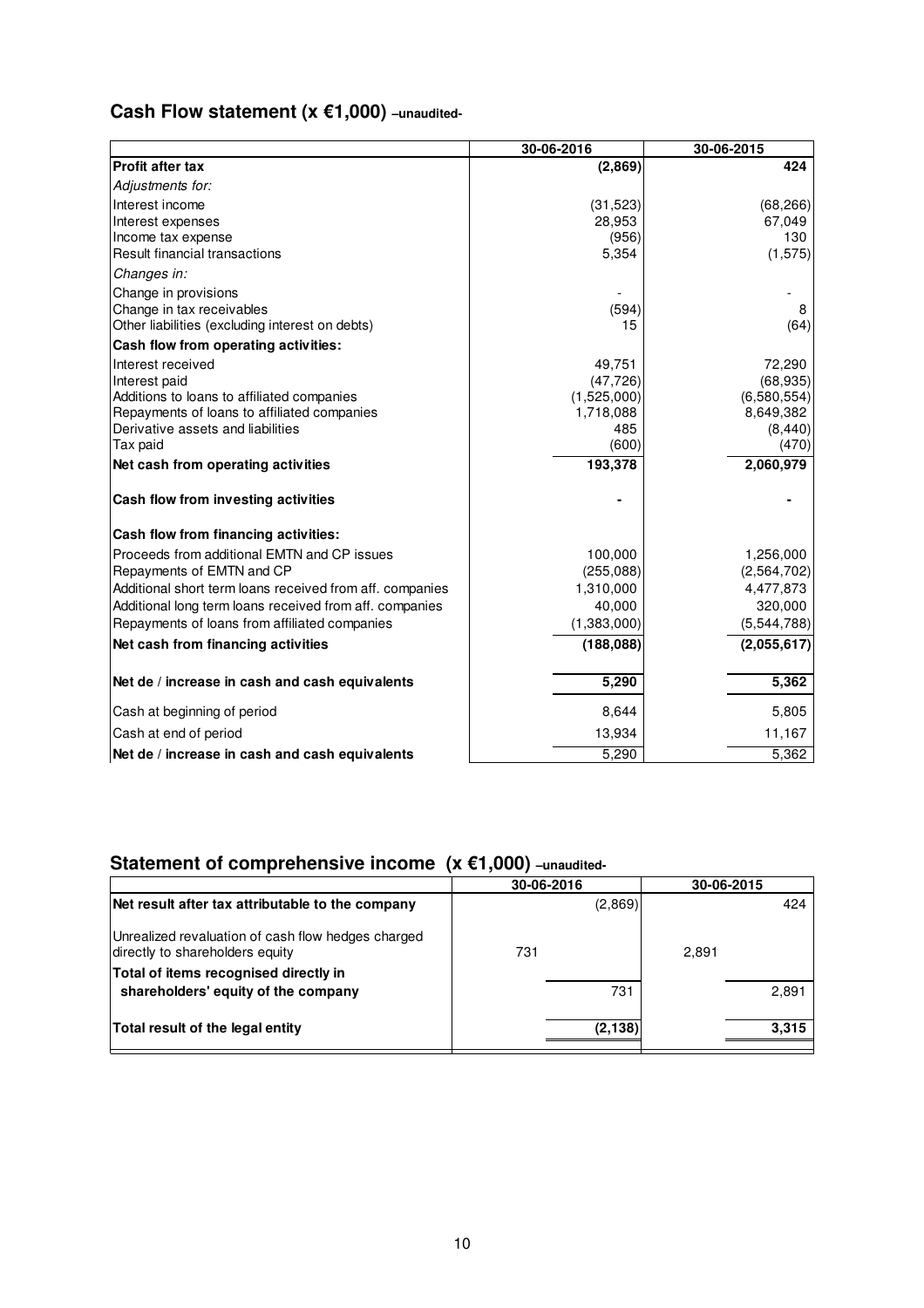## **NOTES TO THE ANNUAL ACCOUNTS as at June 30, 2016**

#### **1 Financial fixed assets**

#### Loans to Affiliated companies:

The financial fixed assets stated in the balance sheet are intercompany receivables and are carried at amortized cost.

Recognized financial assets designated as hedged items in qualifying fair value hedge relationships are adjusted for changes in fair value attributable to the risk being hedged.

Movements in financial fixed assets:

| $(x \in 1,000)$                                          | 30 June 2016 31 Dec. 2015 |              |
|----------------------------------------------------------|---------------------------|--------------|
| Value as at the 1 January                                | 2,045,576                 | 5,234,874    |
| Changes in fair value as a result<br>of hedge accounting |                           |              |
| Exchange rate differences                                | (19, 251)                 | 118,495      |
| Additions in the year                                    | 1,525,000                 | 7,389,033    |
| Repayments in the year                                   | (1,718,088)               | (10,696,826) |
| Value as at the 30 June                                  | 1,833,237                 | 2,045,576    |

€ 0.7 billion (2015: € 0.9 billion) of the principle portions outstanding is due and repayable within 1 year and  $\epsilon$  1.2 billion (2015:  $\epsilon$  1.2 billion) is due and repayable between 1 and 5 years.

The interest rate of the loans to affiliated companies is in conformity with the Groupwide Intercompany pricing standards ensuring at arm's-length conditions.

Loans to affiliated companies for a total amount of  $\epsilon$  1.0 billion (2015:  $\epsilon$  1.1 billion) are denominated in a currency other than Euro for which the Company has entered into foreign exchange contracts to hedge foreign currency risks as far as they are not lent on in the same currency. The valuation of the loans is determined based on the yearend foreign exchange rate. As at June 30, 2016 there are no loans which are designated in a fair value hedge accounting relationship (2015: € 0.0 million).

The fair value of the loans to affiliated companies per June 30, 2016 is  $\epsilon$  1.8 billion (2015: € 2.1 billion).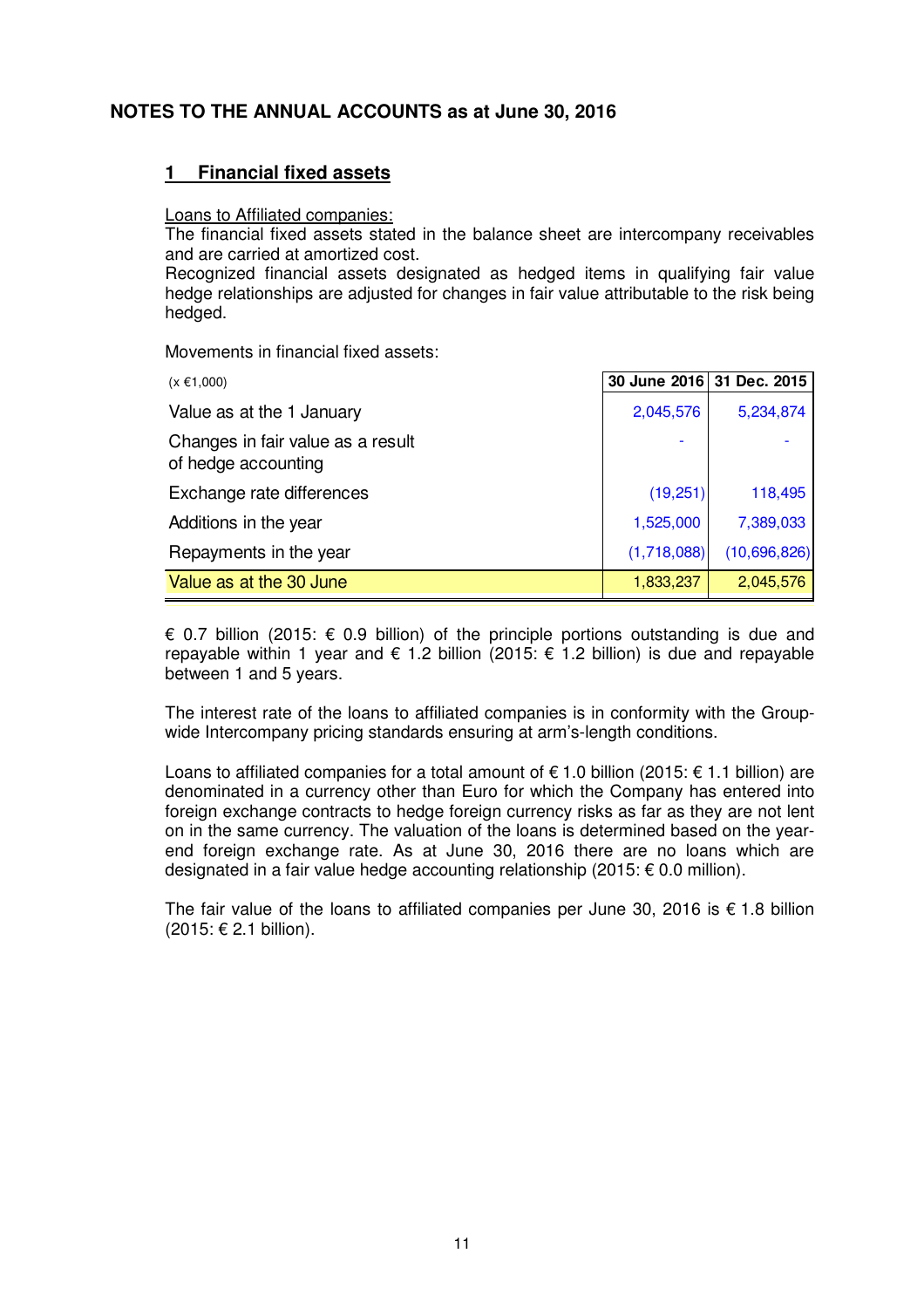# **2 Other financial assets and liabilities**

The fair values of the derivatives are as follows:

| $(x \in 1,000)$      | <b>Assets</b> | <b>Liabilities</b> | <b>Assets</b> | <b>Liabilities</b> |
|----------------------|---------------|--------------------|---------------|--------------------|
|                      | 30 June 2016  |                    | 31 Dec. 2015  |                    |
| Instrument type:     |               |                    |               |                    |
| Interest rate swaps  | 166           | ۰                  |               | 1,838              |
| Cross currency swaps | 15.441        | 88.143             | 15.642        | 84.914             |
| Total                | 15,607        | 88,143             | 15,642        | 86,752             |

#### **Fair value hedges**

The Company uses interest rate swaps to hedge its exposure to changes in the fair values of its fixed rate, bonds attributable to changes in market interest rates. Interest rate swaps are matched to specific issuances of fixed rate loans.

The fair value of these derivatives is determined on the basis of the discounted expected future cash flows; whereby the market interest rates valid for the remaining terms of the financial instruments are used in which the counterparty and own credit risk are taken into account.

The fair values of derivatives designated as fair value hedges are as follows:

| $(x \in 1,000)$      | <b>Assets</b> | <b>Liabilities</b> | <b>Assets</b> | <b>Liabilities</b> |  |  |  |  |  |  |  |  |              |  |
|----------------------|---------------|--------------------|---------------|--------------------|--|--|--|--|--|--|--|--|--------------|--|
|                      | 30 June 2016  |                    |               |                    |  |  |  |  |  |  |  |  | 31 Dec. 2015 |  |
| Instrument type:     |               |                    |               |                    |  |  |  |  |  |  |  |  |              |  |
| Interest rate swaps  | 166           |                    | -             | 1,838              |  |  |  |  |  |  |  |  |              |  |
| Cross currency swaps |               | 88,143             | -             | 84,914             |  |  |  |  |  |  |  |  |              |  |
| Total                | 166           | 88,143             | ٠             | 86,752             |  |  |  |  |  |  |  |  |              |  |

#### **Cash flow hedges**

The Company uses interest rate and cross-currency swaps to hedge the foreign currency and interest rate risks arising from granting floating rate loans denominated in foreign currencies.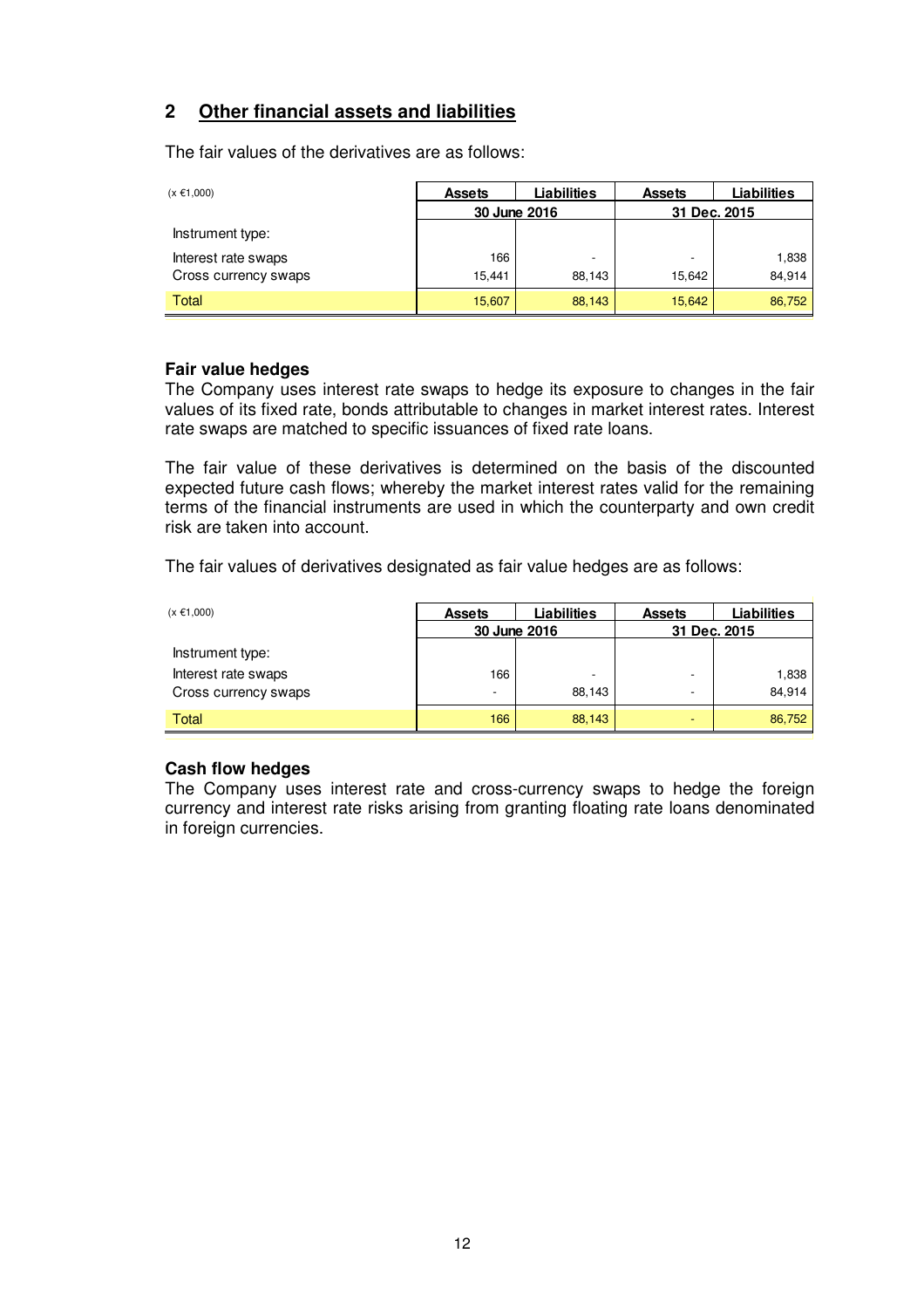The fair values of derivatives designated as cash flow hedges are as follows:

| $(x \in 1,000)$      | <b>Assets</b> | Liabilities | <b>Assets</b> | Liabilities |              |  |
|----------------------|---------------|-------------|---------------|-------------|--------------|--|
|                      | 30 June 2016  |             |               |             | 31 Dec. 2015 |  |
| Instrument type:     |               |             |               |             |              |  |
| Interest rate swaps  | ۰             | -           | ۰             |             |              |  |
| Cross currency swaps | 15,441        | -           | 15,642        |             |              |  |
| Total                | 15,441        | -           | 15,642        | -           |              |  |

During 2016 net gains of € 0.7 million (2015: net gains of € 2.6 million) relating to the effective portion of cash flow hedges were recognized in equity.

The positive fair value of derivatives for which no hedge accounting is applied (natural hedges) amount up to  $\epsilon$  0.0 million (2015:  $\epsilon$  0.0 million). The natural hedges with a negative fair value amount up to € 0.0 million (2015: € 0.0 million).

### **3 Interest receivables from affiliated companies**

The intercompany receivables consist of interest on financial fixed assets and on loans to affiliated companies and are due within one year. The fair value of this financial instrument stated on the balance sheet is approximately equal to their carrying amount.

Receivables from affiliated companies for a total amount of  $\epsilon$  2.3 million (2015:  $\epsilon$  2.2 million) are denominated in a currency other than Euro for which the Company has entered into foreign exchange contracts to hedge foreign currency risks as far as there is no matching with interest liabilities.

### **4 Tax receivables**

The specification is as follows:

| $(x \in 1,000)$      | 30 June 2016   31 Dec. 2015 |  |
|----------------------|-----------------------------|--|
| Corporate income tax | 184                         |  |
| Total                | 184                         |  |

The tax receivable relates to the financial years 2016 and will be settled within 1 year.

### **5 Cash and cash equivalents**

Cash and cash equivalents is stated at nominal value and freely disposable. The fair value of this financial instrument stated on the balance sheet is approximately equal to their carrying amount.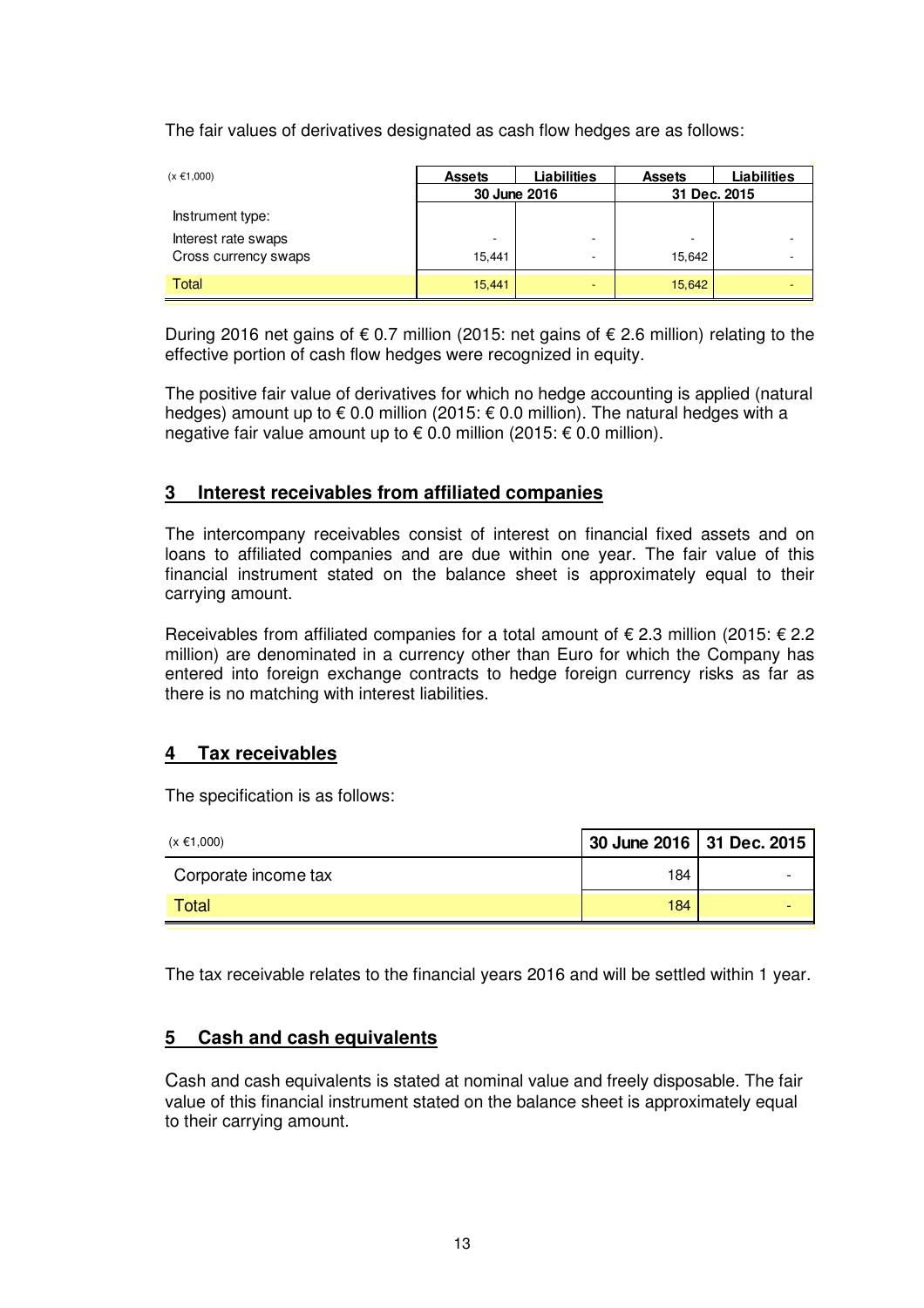# **6 Shareholders' equity**

| $(x \in 1,000)$                                            | 1<br><b>January</b><br>2016 | <b>Profit</b><br>distribu-<br>tion in<br>2016 for<br>2015 | <b>Dividend</b><br>distribu-<br>tion in<br>2016 | <b>Changes in</b><br>fair value<br>cash flow<br>hedges | <b>Result for</b><br>reporting<br>period | 30<br>June<br>2016 |
|------------------------------------------------------------|-----------------------------|-----------------------------------------------------------|-------------------------------------------------|--------------------------------------------------------|------------------------------------------|--------------------|
| Share capital:<br>Authorised capital<br>Not issued capital | 2,500<br>(2,000)            |                                                           |                                                 |                                                        |                                          | 2,500<br>(2,000)   |
| <b>Issued capital</b><br>Other reserves                    | 500<br>28,124               | (1, 122)                                                  |                                                 |                                                        |                                          | 500<br>27,002      |
| Cash flow hedge reserve                                    | 1,081                       |                                                           |                                                 | 731                                                    |                                          | 1,812              |
| Profit for the year                                        | (1, 122)                    | 1,122                                                     |                                                 |                                                        | (2,869)                                  | (2,869)            |
| Total shareholders' equity                                 | 28,583                      |                                                           |                                                 | 731                                                    | (2,869)                                  | 26,445             |

Summary of movements in shareholders' equity in 2016 and 2015:

|                                                                                     | <b>January</b>          | <b>Profit</b><br>distribu-<br>tion in<br>2015 for | <b>Dividend</b><br>distribu-<br>tion in | <b>Changes in</b><br>fair value<br>cash flow | <b>Result for</b><br>reporting | 31<br><b>December</b>   |
|-------------------------------------------------------------------------------------|-------------------------|---------------------------------------------------|-----------------------------------------|----------------------------------------------|--------------------------------|-------------------------|
| $(x \in 1,000)$                                                                     | 2015                    | 2014                                              | 2015                                    | hedges                                       | period                         | 2015                    |
| Share capital:<br>Authorised capital<br>Not issued capital<br><b>Issued capital</b> | 2,500<br>(2,000)<br>500 |                                                   |                                         |                                              |                                | 2,500<br>(2,000)<br>500 |
| Other reserves                                                                      | 29,156                  | (1,032)                                           |                                         |                                              |                                | 28,124                  |
| Cash flow hedge reserve                                                             | (1,549)                 |                                                   |                                         | 2,630                                        |                                | 1,081                   |
| Profit for the year                                                                 | (1,032)                 | 1,032                                             |                                         |                                              | (1, 122)                       | (1, 122)                |
| Total shareholders' equity                                                          | 27,075                  |                                                   |                                         | 2,630                                        | (1, 122)                       | 28,583                  |

The authorized capital of Daimler International Finance B.V. amounts to  $\epsilon$  2,500,000 consisting of 5,000 shares with a par value of  $\epsilon$  500. At June 30, 2016 1,000 shares have been issued and fully paid.

The other reserves are considered to be legal statutory reserves both in 2015 and 2016.

The cash flow hedge reserve comprises the effective portion of the accumulated net change in the fair value of cash flow hedge instruments for hedged transactions that have not yet occurred. This cash flow hedge reserve is released during the period that the cash flows from the hedged risk are realised. The cash flow hedge reserve is not freely distributable.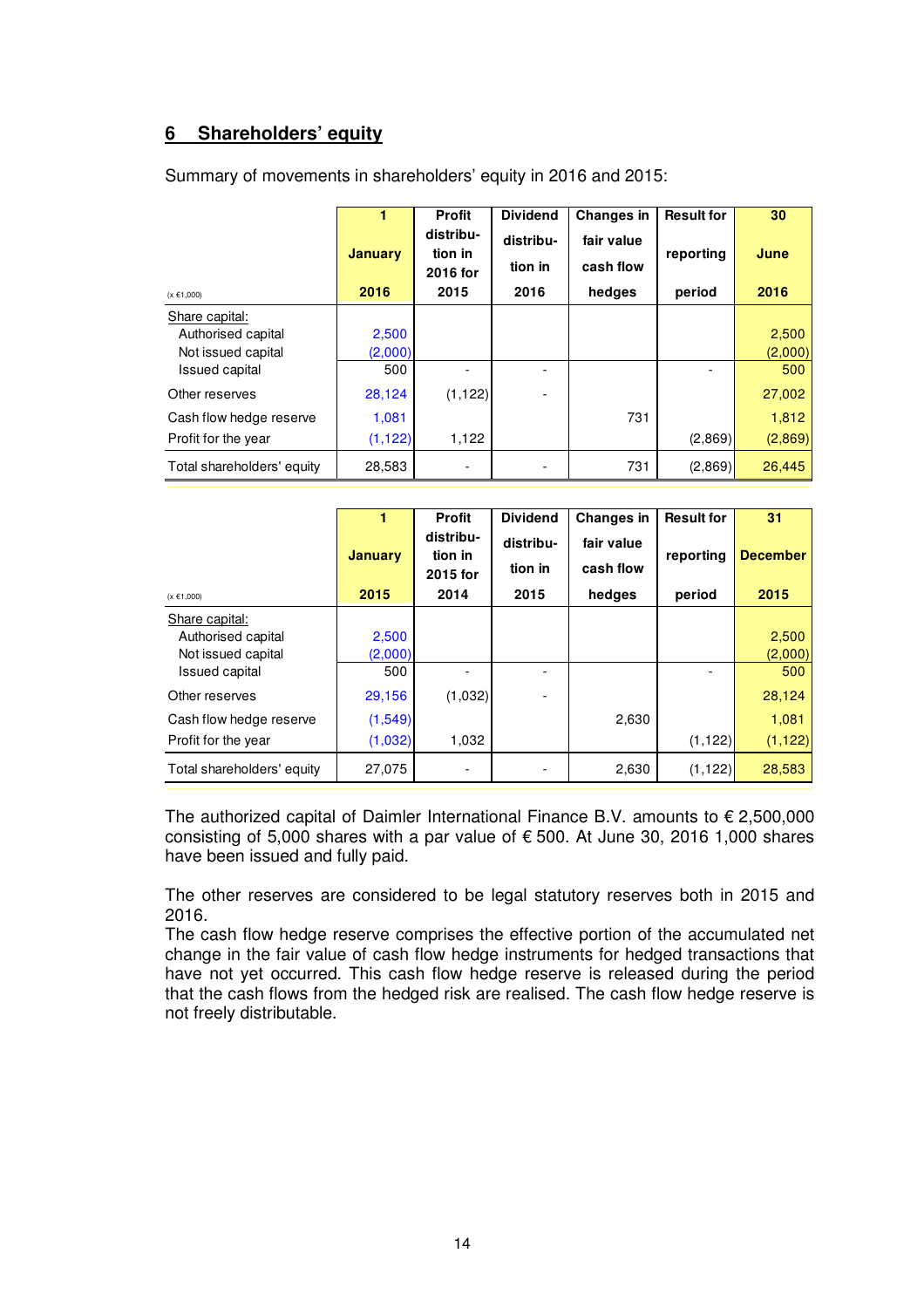The movement in the cash flow hedge reserve can be specified as follows:

- the effective portion of changes in fair value of cash flow hedges amounting to € 0.7 million (2015: € 2.6 million);
- the net change in fair value of matured cash flow hedges reclassified to P&L amounting to  $\epsilon$  0.0 million (2015:  $\epsilon$  0.0 million).

### **7 Deferred tax assets and liabilities**

At June 30, 2016 a deferred tax asset of  $\epsilon$  1.7 million for temporary differences was recognized.

The deferred tax assets and liabilities comprises the tax effect of the temporary differences between the profit determination for financial reporting purposes and for tax purposes.

Deferrals with a residual term of one year or less amount to € 0.5 million (2015:  $€$  0.2 million).

Deferred tax assets and liabilities are attributable to the following:

Movements in 2016:

|                                  |         | Re-                      | Provi- | Provi- | Provi-   | Other | 30    |
|----------------------------------|---------|--------------------------|--------|--------|----------|-------|-------|
|                                  | January | classi-                  | sions  | sions  | sions    |       | June  |
| $(x \in 1,000)$                  | 2016    | fication                 | made   | used   | released |       | 2016  |
|                                  |         |                          |        |        |          |       |       |
| <b>Valuation of derivatives</b>  | 617     | $\overline{\phantom{a}}$ | 1,122  | ۰      |          | ۰     | 1,739 |
| <b>Early termination premium</b> |         |                          |        |        |          |       |       |

Movements in 2015:

|                                  |         | Re-                      | Provi- | Provi- | Provi-   | Other | 31       |
|----------------------------------|---------|--------------------------|--------|--------|----------|-------|----------|
|                                  | January | classi-                  | sions  | sions  | sions    |       | December |
| $(x \in 1,000)$                  | 2015    | fication                 | made   | used   | released |       | 2015     |
|                                  |         |                          |        |        |          |       |          |
| <b>Valuation of derivatives</b>  | (381)   | $\overline{\phantom{a}}$ | 998    |        |          | -     | 617      |
| <b>Early termination premium</b> |         |                          |        |        |          |       |          |

### **8 Short/Long-term liabilities**

Daimler International Finance B.V. obtains funds from the market by issuing corporate bonds/notes under the Euro Medium Term Notes and Commercial Paper under the European Commercial Paper Program and obtains funds from affiliated companies by entering into loan agreements. The issues under the EMTN and CP Programs (totalling € 1.4 billion) are unconditionally and irrevocably quaranteed by Daimler AG for which the Company pays a guarantee fee. The bonds issued by Daimler International Finance B.V. are listed on the Luxembourg Stock Exchange. The CHF Bond issued in 2011 ( $\epsilon$  0.1 billion) is listed on the SIX Swiss Exchange.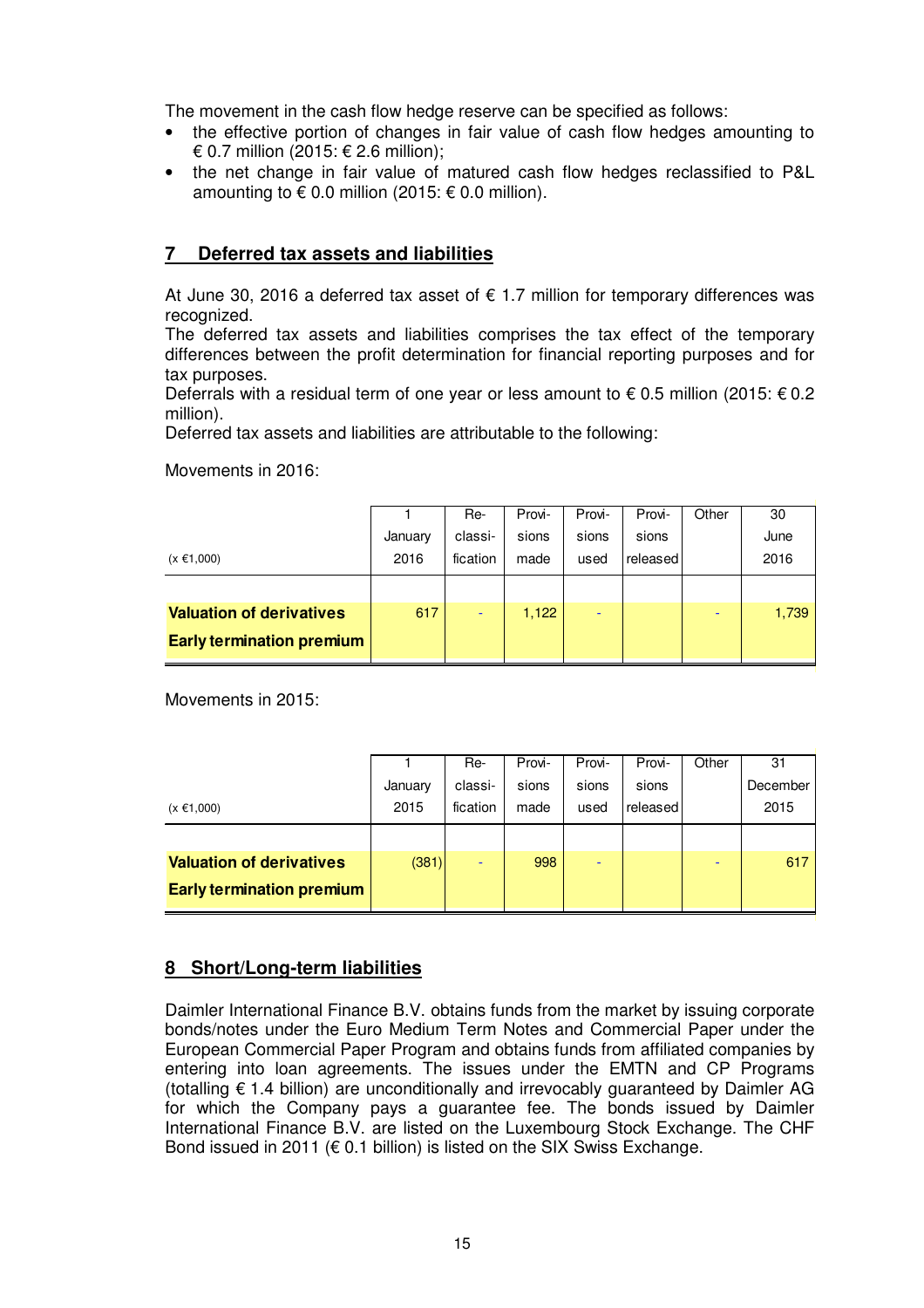The notional amounts of the EMTN notes which are designated for hedge accounting amount to  $\epsilon$  0.8 billion (2015:  $\epsilon$  1.0 billion).

 The terms and conditions of outstanding EMTN notes were as follows:  $(x \in 1,000)$ ľ

|                                           | Currency                         | Nominal interest rate      | Date of                             | Date of                             | Nominal value                 | Book value                    | Market value                  |
|-------------------------------------------|----------------------------------|----------------------------|-------------------------------------|-------------------------------------|-------------------------------|-------------------------------|-------------------------------|
| $(x \in 1,000)$                           |                                  |                            | drawing                             | maturity                            |                               | 30-06-2016                    | 30-06-2016                    |
| <b>EMTN</b><br><b>EMTN</b><br><b>EMTN</b> | <b>CHF</b><br>USD.<br><b>GBP</b> | 1.625%<br>1.750%<br>3.500% | 10/12/2011<br>4/10/2013<br>2/6/2012 | 10/12/2016<br>4/10/2018<br>6/6/2019 | 121,290<br>229,253<br>603,726 | 137,992<br>269,993<br>621,611 | 138,749<br>271,921<br>643,769 |
| <b>Total</b>                              | <b>EUR</b>                       |                            |                                     |                                     | 954.269                       | 1.029.596                     | 1,054,439                     |

CP notes  $(x \in 1,000)$ 

| $(x \in 1,000)$ | Currency   | Nominal value | Book value<br>30-06-2016 |
|-----------------|------------|---------------|--------------------------|
| <b>CP</b>       | <b>EUR</b> | 180,000       | 179,927                  |
| <b>Total</b>    | <b>EUR</b> | 180,000       | 179,927                  |

The due date of the CPs varies from December 2016 to March 2017, the interest rates between 0.045% and 0.115%.

EMTN notes include both hedged and unhedged notes.

**◊** The due date of the loans obtained from affiliated companies varies from July 2016 to June 2019. The interest rates of the loans obtained from affiliated companies vary between -/- 0.074% and 1.315% and are in conformity with the Group-wide intercompany pricing standards ensuring at arm's-length conditions.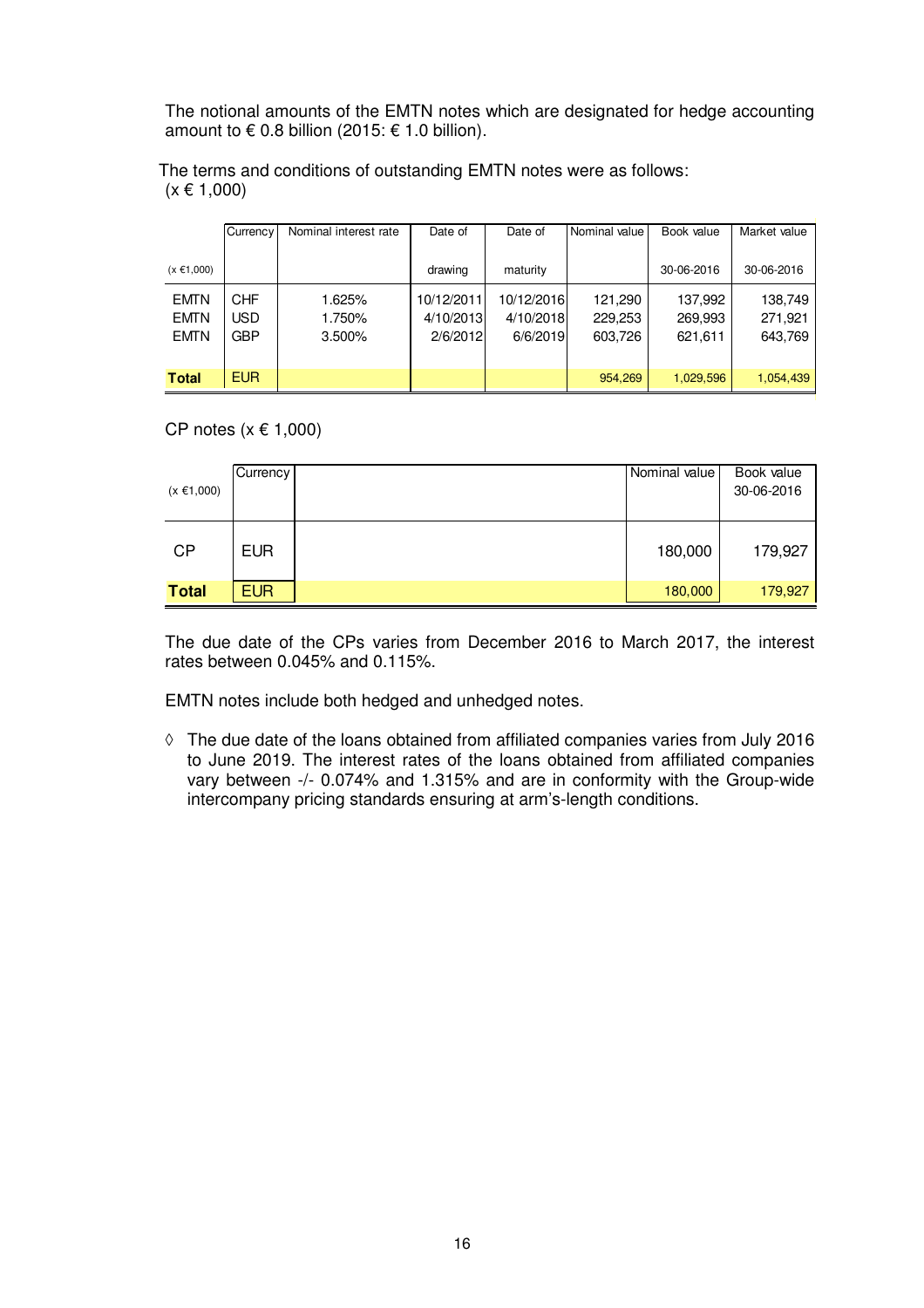- **◊** As at June 30, 2016 there are no liabilities to affiliated companies denominated in a currency other than Euro (2015:  $\epsilon$  0.0 million). When they occur the Company will enter into foreign exchange contracts to hedge foreign currency risks as far as they are not back-to-back. The valuation of the loans is determined based on the year-end rate of exchange.
- **◊** The fair value of the loans from affiliated companies per June 30, 2016 is € 0.5 billion (2015: € 0.6 billion).
- **◊** The fair value of EMTN notes per June 30, 2016 is € 1.1 billion (2015: € 1.2 billion).The fair value of EMTN notes is derived from the market quotation.

### **9 Other liabilities to affiliated companies**

The intercompany liabilities consist of interest on intercompany loans and are due within 1 year.

As at June 30, 2016 there are no liabilities to affiliated companies denominated in a currency other than Euro (2015:  $\epsilon$  0.0 million). In cases there is no matching with interest receivables the Company has entered into foreign exchange contracts to hedge foreign currency risks. The fair value of this financial instrument stated on the balance sheet is approximately equal to their carrying amount.

#### **10 Taxation and social security premiums**

The specification is as follows:

| $(x \in 1,000)$                         | 30 June 2016             | 31 Dec. 2015 |
|-----------------------------------------|--------------------------|--------------|
| Corporate income tax                    | $\overline{\phantom{a}}$ | 226          |
| Value-added tax                         | $\overline{\phantom{0}}$ | 20           |
| Payroll tax and social security charges | 20                       | 19           |
| Total                                   | 20                       | 265          |

#### **11 Other liabilities and accruals**

The specification is as follows:

| $(x \in 1,000)$                 | 30 June 2016 31 Dec. 2015 |        |
|---------------------------------|---------------------------|--------|
| Interest debts to third parties | 4,051                     | 21,110 |
| Other liabilities / accruals    | 307                       | 292    |
| Total                           | 4.358                     | 21.402 |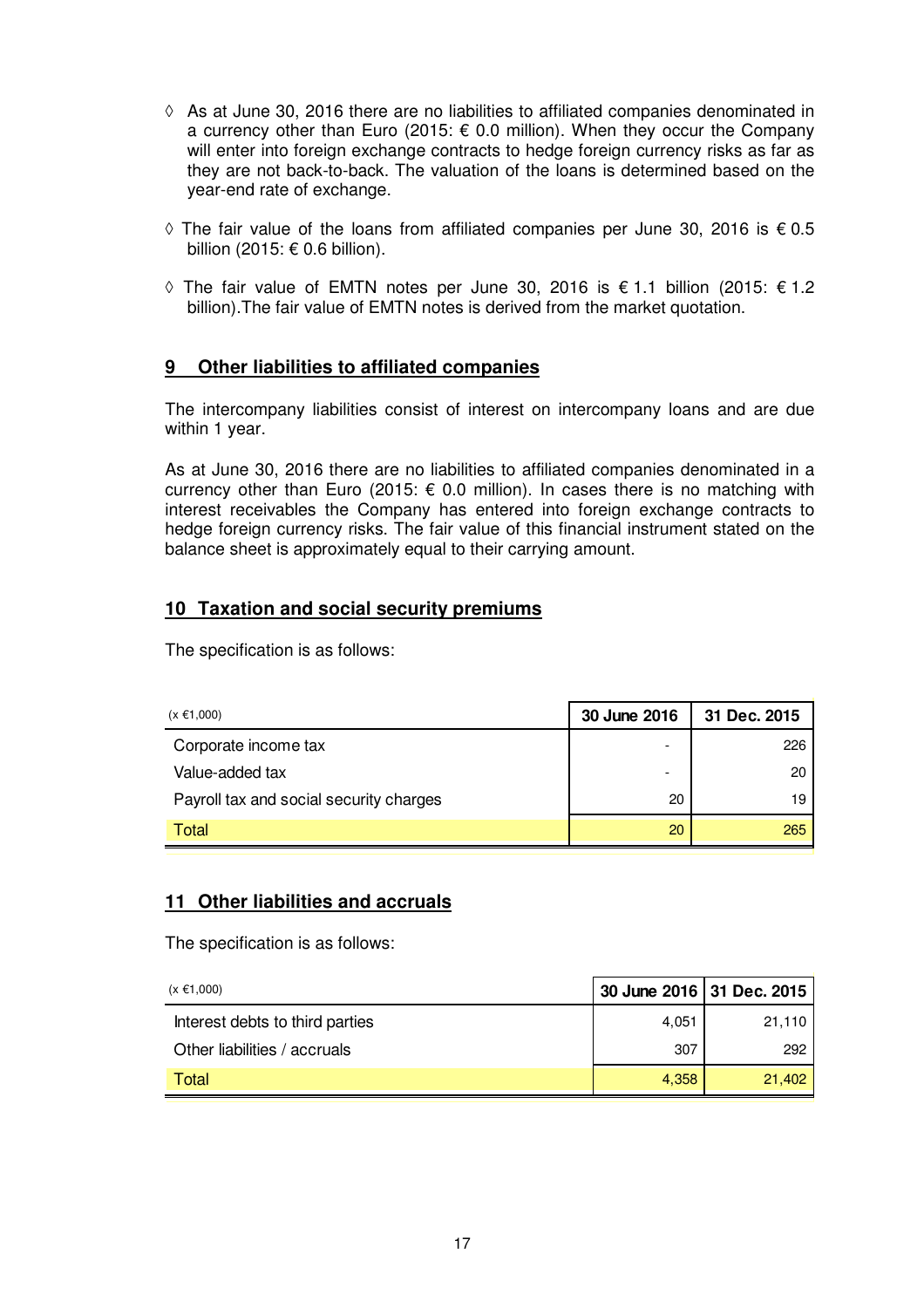#### **12 Risk Management**

#### General

During the normal course of business the Company is exposed to interest rate risk, currency risk, liquidity risk, credit risk and other operational risks. In order to avoid or reduce these risks, Derivative Financial Instruments such as (but not limited to) Interest Swaps, Currency Contracts and Cross Currency Swaps are used. The Company does not trade in these Derivative Financial Instruments.

The EMTN notes issued by the Company are in general lent onward at similar conditions to affiliated companies.

#### Interest rate risk

As a result from its issuing and lending business, the Company is exposed to interest rate risks. The interest rate risk exposure is frequently monitored and assessed. It is the Company's general policy to mitigate interest rate risk by applying a matched funding in terms of maturities and interest rate and to hedge interest rate exposures by entering into Derivative Financial Instruments, such as interest rate swaps. Changes in fair values of derivatives are compensated by changes in the fair value of the respective underlying.

#### Foreign currency risk

It is the objective of the Company to eliminate foreign currency risk. Therefore, the Company enters into Derivative Financial Instruments in order to hedge its foreign currency exposures. As a result the company incurred only limited foreign currency risk from its ordinary issuance and lending activities. The related Derivative Financial Instruments are recognized on the balance sheet against fair value.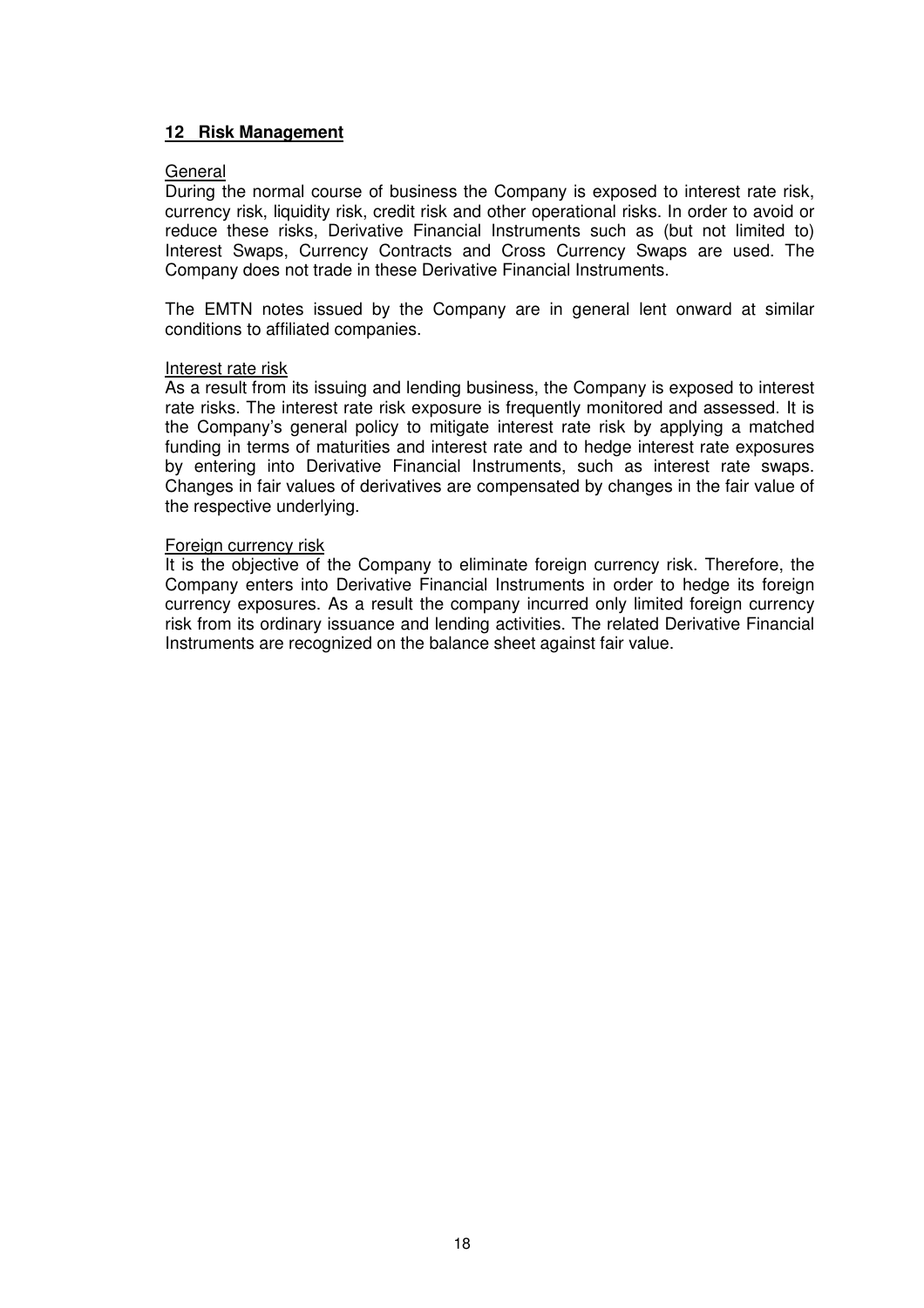The Company incurs a foreign currency risk on the cash (equivalents) position, which is recognized against the exchange rate applying to the balance sheet date. Gains and losses are taken to the profit and loss account under result financial transactions.

#### Credit risk

The Company solely provides loans within the Daimler Group and to companies in which Daimler holds a minority share (Joint Ventures). In cooperation with Daimler AG headquarters, assessments of credit risks are made and credit limits are set, which are periodically reviewed. Therefore the company's exposure to credit risk is influenced mainly by the characteristics of Daimler Group related default risk. Daimler Group is rated by credit rating agencies and has a rating of A3 (positive) from Moody's Investors Service, A- (stable) from Standard & Poor's Ratings Group and A- (stable) from Fitch Ratings as at June 30, 2016.

In respect of cash at banks and Derivative Financial Instruments, these are only deposited and / or entered into in compliance with the Daimler Global Counterparty Limits as provided by Daimler AG.

#### Liquidity risk

Liquidity risk comprises the risk, that a company cannot meet its financial obligations in full. Daimler International Finance B.V. manages its liquidity by holding adequate volume of cash and by applying as far as possible the matched funding principle. In accordance with internal guidelines, this principle ensures that financial obligations generally have the same maturity profile as the financial assets and receivables and thus reduces the Company's liquidity risks.

#### Hedging and Hedge Accounting

Derivative Financial Instruments are valued at fair value in the balance sheet and any changes in the fair value must be accounted for in the income statement. In the event that changes in fair value of hedged risks are not accounted for through the income statement, a mismatch occurs in the accounting of results, making these results more volatile. In these cases, hedge accounting is applied as much as possible to mitigate accounting mismatching and volatility. The Company makes a distinction between fair value hedge accounting and cash flow hedge accounting.

In fair value hedge accounting, the developments in fair value of the hedged risk are processed through profit or loss. This compensates for the fair value movements of the accompanying derivatives. In cash flow hedge accounting, the movements in fair value of the derivatives are accounted for in a separate cash flow hedge reserve in total equity. This cash flow hedge reserve is released over the period in which the cash flows from the hedged risk are realized.